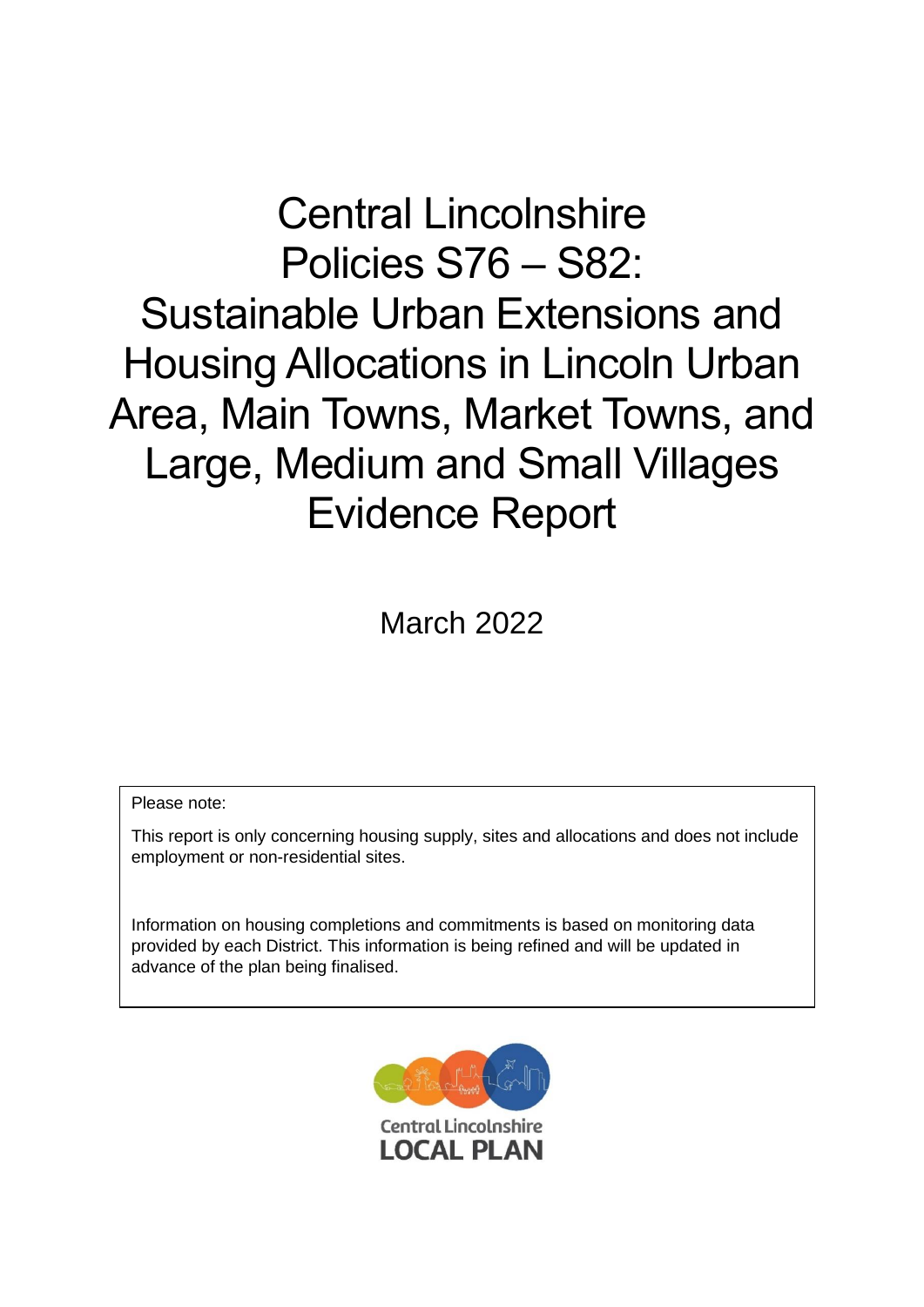# **Contents**

| 4. |                                                                                            |  |
|----|--------------------------------------------------------------------------------------------|--|
|    |                                                                                            |  |
|    |                                                                                            |  |
|    |                                                                                            |  |
|    |                                                                                            |  |
| 5. |                                                                                            |  |
| 6. |                                                                                            |  |
|    |                                                                                            |  |
|    | Appendix B – Sites with live planning permission used to calculate density assumptions  15 |  |

### Separate Appendices

- Appendix C City of Lincoln
- Appendix D North Kesteven Part 1
- Appendix E North Kesteven Part 2
- Appendix F West Lindsey Part 1
- Appendix G West Lindsey Part 2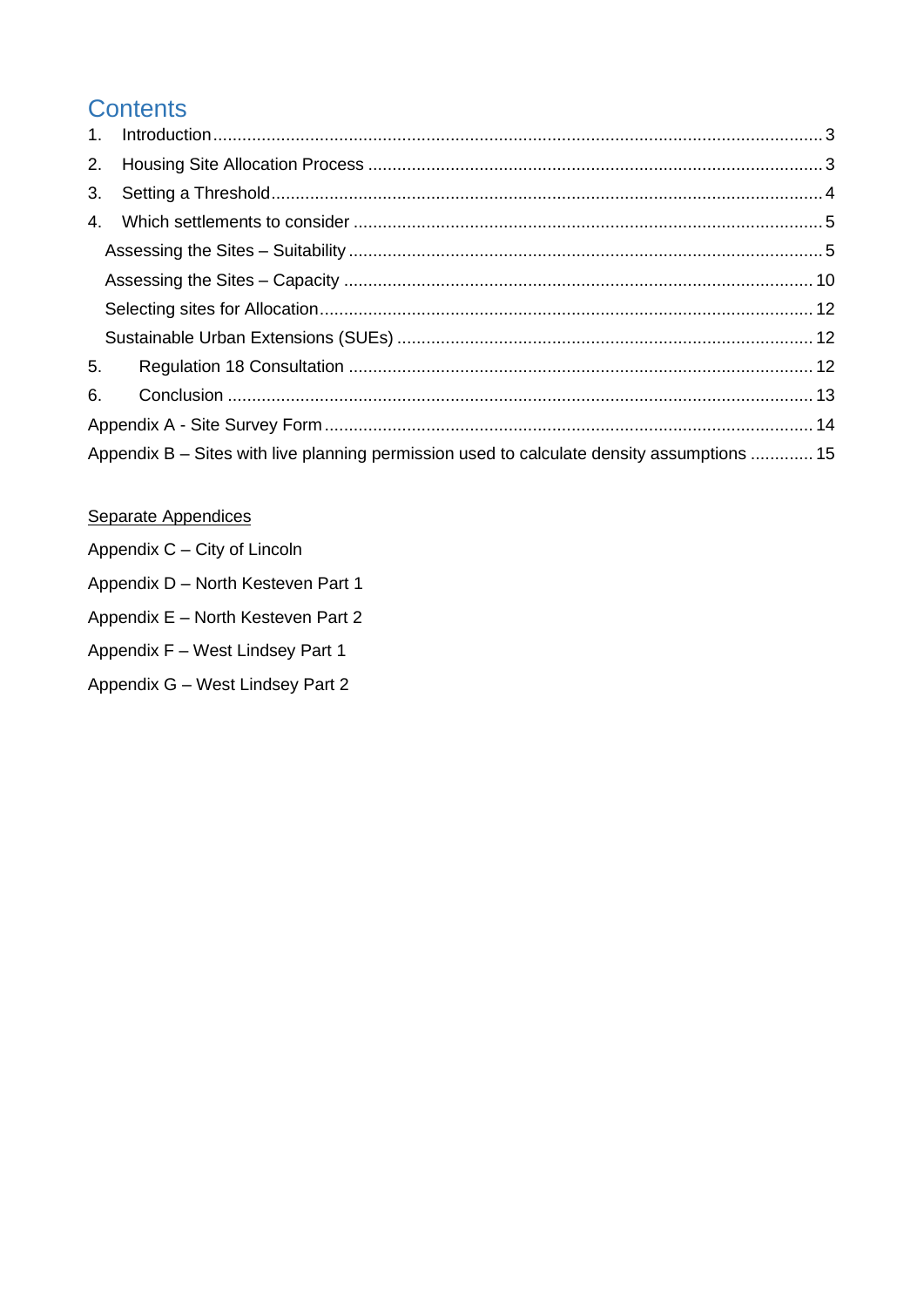### <span id="page-2-0"></span>1. Introduction

- 1.1. The Central Lincolnshire Local Plan team is reviewing the adopted Local Plan to cover the period 2018 to 2040. The plan covers the three local authority areas of City of Lincoln, North Kesteven and West Lindsey and addresses strategic planning issues including the allocation of sites for development. Once reviewed and adopted, the plan will be used in determining future planning applications, alongside adopted Neighbourhood Plans.
- 1.2. As well as identifying the number of houses needed across Central Lincolnshire over the plan period, the Local Plan needs to allocate sufficient land to meet the number of houses identified. The NPPF states that 'strategic policies should set out an overall strategy for the pattern, scale and quality of development and make sufficient provision for housing (including affordable housing), employment, retail, leisure and other commercial development'<sup>1</sup> .
- 1.3. Allocating sites is integral to the Local Plan as it is these sites that will facilitate the delivery of the strategic policies and objectives. In order to ensure that allocated sites are sustainable and deliverable, a robust assessment is needed.
- 1.1 This report details the site selection process and explains how the proposed sites for housing allocations have been identified. It also provides details about assumptions used and sources of information that have informed the selection process and the process of identifying adequate housing land supply to meet the identified needs in the Strategic Housing Market Assessment (SHMA).

### <span id="page-2-1"></span>2. Housing Site Allocation Process

- 2.1. The NPPF<sup>2</sup> requires local authorities to identify a sufficient supply and mix of sites taking into account their availability, suitability and likely economic viability through planning policies. Guidance on how the identification, assessment and allocation of sites should be carried out is provided in the Planning Practice Guidance (PPG), which accompanies the NPPF. The PPG<sup>3</sup> identifies that the Housing and Economic Land Availability Assessment (HELAA) provides the evidence base to underpin policies in development plans and that from that assessment, plan makers are able to proactively choose sites to go forward into their development plan documents to meet housing needs.
- 2.2. A desktop review of existing information including consulting owners and promoters on the sites currently within the HELAA database was carried out between February and March 2019 to make sure sites included within the database were still available for development. This refresh resulted in 440 sites being carried forward in the HELAA May 2019. A call for sites was carried out in June 2019 as part of the wider Local Plan consultation to enable new sites to be put forward by landowners, developers, agents and members of the public. This consultation, taken together with existing sites and land owned by Local Authorities, resulted in a total of more than 800 sites.
- 2.3. The current Local Plan contains existing Allocations, some of which have been completed, some are under construction and others are yet to gain permission. Existing allocations that are being carried forwards have been included in this report.

<sup>1</sup> Paragraph 20 & 20a) NPPF

<sup>2</sup> Paragraph 68 NPPF

<sup>3</sup> Paragraph: 001 Reference ID: 3-001-20190722 PPG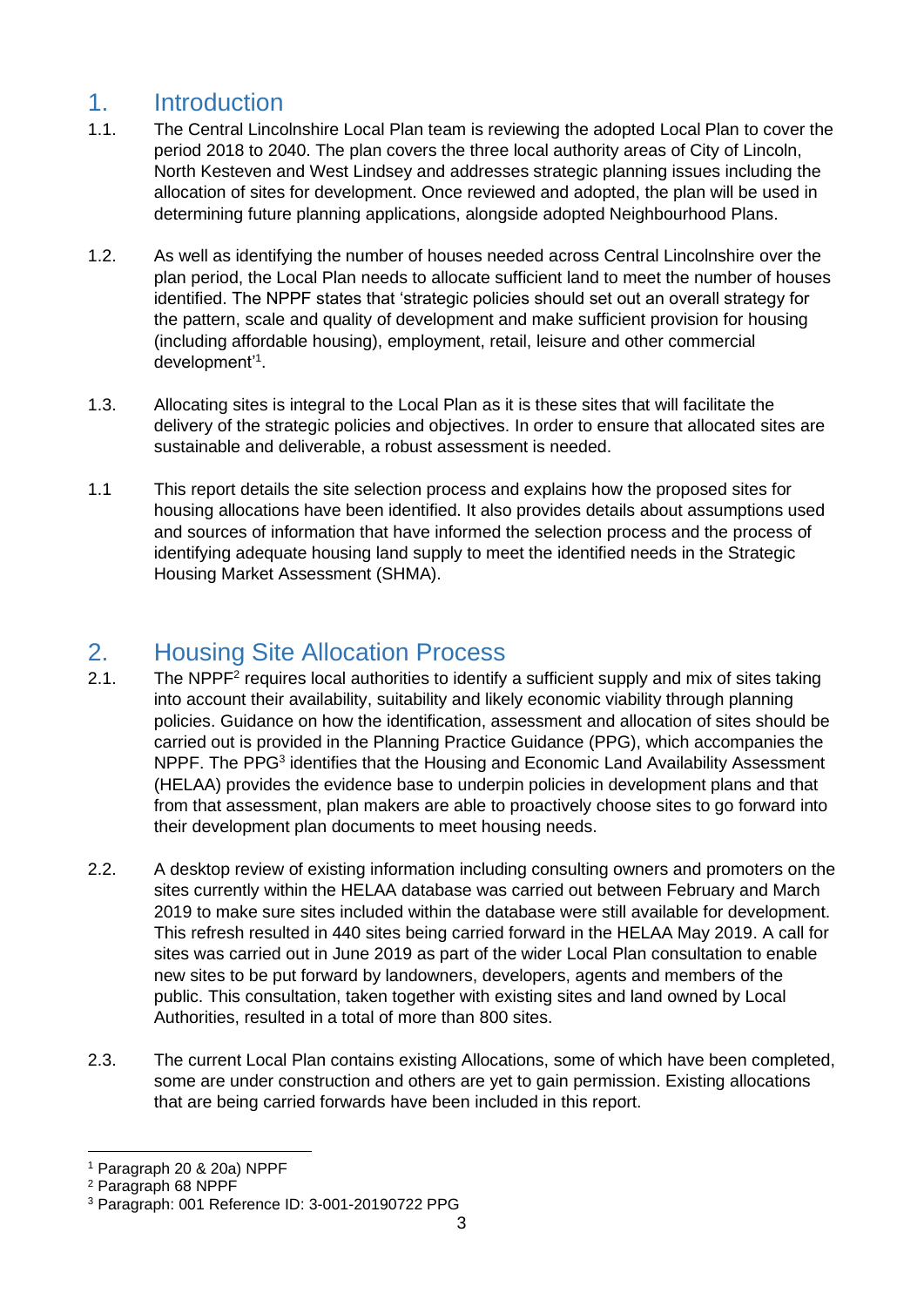# <span id="page-3-0"></span>3. Setting a Threshold

- 3.1. Through existing allocations, new sites submitted, and land already submitted, our database has over 800 sites of varying sizes and locations. In order to make the site identification process more efficient and to filter out sites, an initial sift of the identified sites was carried out.
- 3.2. The PPG states that 'plan makers need to assess a range of different site sizes from small-scale sites to opportunities for large-scale developments such as village and town extensions and new settlements where appropriate'. In the current local plan adopted in April 2017, the threshold was set at 25 or more dwellings due to the local and administrative characteristics of the area. The PPG recommends including sites with a threshold of five or more dwellings but does identify that plan makers may wish to consider alternative site size thresholds<sup>4</sup>.
- 3.3. At this point of the process, it was decided to remove any sites that do not meet the requirement of both the NPPF and the Local Plan to promote sustainable development. It was also important to take note of the potential capacity of sites and to identify those sites that meet the allocation threshold in the Central Lincolnshire context.
- 3.4. An initial sifting exercise was carried out in order to discount sites that meet the following criteria:
	- **Threshold**  The site has capacity for less than 10 dwellings
	- **Location**  The site is not within or adjacent the built-up area of settlements identified in the settlement hierarchy as being identified for allocations
- 3.5. Whilst recognising the geographical area covered by the Central Lincolnshire Local Plan, in order to meet this requirement, all sites with a threshold of 10 or more dwellings are proposed to be included in the assessment for allocating residential sites as part of the local plan review process.
- 3.6. Sites which are disconnected from existing settlements would not support the objectives of sustainable development and also have the potential to harm the character of the open countryside. The Central Lincolnshire Local Plan includes a settlement hierarchy, which is also being reviewed and consulted upon as part of the wider Local Plan consultation. Sites within or adjacent to the settlements identified as being suitable and appropriate for allocations will be included in the full assessment. Where a site would not be connected if assessed in isolation but would be connected through another site which is also being assessed, will not be sieved out at this stage.
- 3.7. In addition to the above criteria, any sites that conflicted with National Planning Policy were also discounted. This includes the following constraints:
	- Sites entirely within Flood Zone 3
	- Sites located within a Scheduled Ancient Monument

<sup>4</sup> Paragraph 009 Reference ID: 3-009-20190722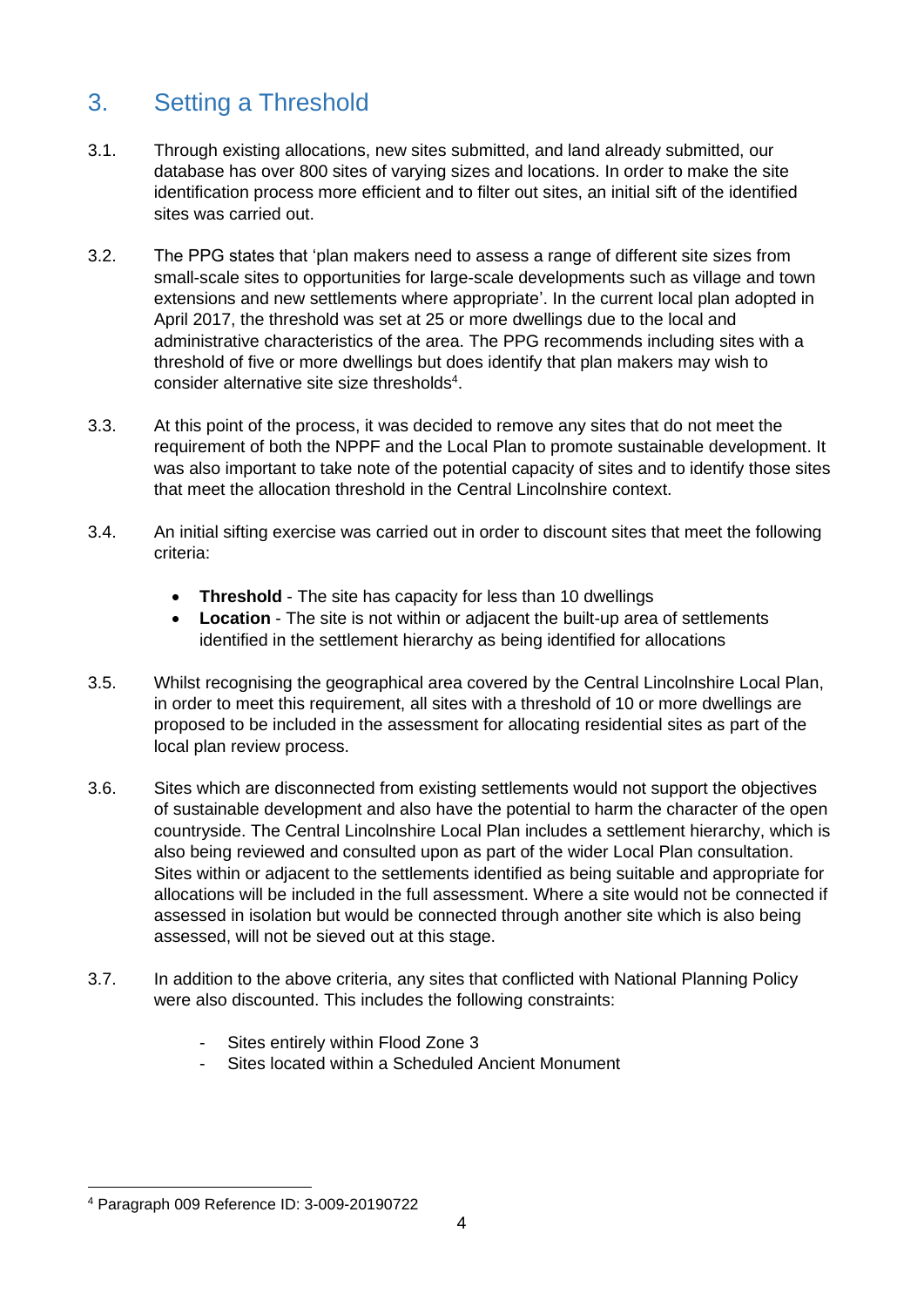### <span id="page-4-0"></span>4. Which settlements to consider

- 4.1 In addition to the site size threshold, it was important to focus development in the most sustainable locations in accordance with national policy and the vision and objectives of the draft Local Plan. Given the site size has been reduced to 10 or more, it was considered necessary to consider sites across all levels of the settlement hierarchy, from small villages up to the Lincoln urban area but excluding countryside and hamlets. The settlements where sites have been considered for allocation are:
	- 1. Lincoln Urban Area including the City of Lincoln administrative area and other areas that are physically connected such as North Hykeham, South Hykeham Fosseway and Waddington Low Fields;
	- 2. Main Towns Gainsborough and Sleaford, including areas physically connected to these towns, such as Lea or Morton in Gainsborough;
	- 3. Market Towns Market Rasen and Caistor; and
	- 4. Large, Medium and Small Villages as listed in the Further Draft Local Plan both within and outside of the Lincoln Strategy Area
- 4.2 Additional village profile assessments were undertaken for the small and medium villages to assess the sustainability of locations. Where villages were found to have limited services and/or connections it was considered that sites should not be allocated in these locations.

#### <span id="page-4-1"></span>Assessing the Sites – Suitability

- 4.3 The above process focused the sites to be subject to further assessment by the Local Plan Team. These sites were visited in February and March 2020 and a series of data collection and consultation was also undertaken.
- 4.4 Each site was subject to scrutiny to identify what constraints and opportunities existed. This included desk-based assessments, site visits and consultation of specialists to obtain a professional opinion. The following bodies were consulted in 2019:
	- Environment Agency
	- Anglian Water & Severn Trent Water
	- Natural England
	- Historic England
	- Lincolnshire County Council Highways
	- Lincolnshire County Council Minerals and Waste
	- Lincolnshire County Council Archaeology; Heritage Lincolnshire; Lincoln City Council - Archaeology
	- Local Authority Conservation Officers
	- Local Authority Development Management Officers
	- Local Authority Environmental Health Officers Contamination

Summaries of comments received are included in the Site Assessments in Appendix B.

4.5 The GIS system was also used to assess the suitability in terms of a number of different criteria. The assessment criteria for both consultations and GIS data is shown below: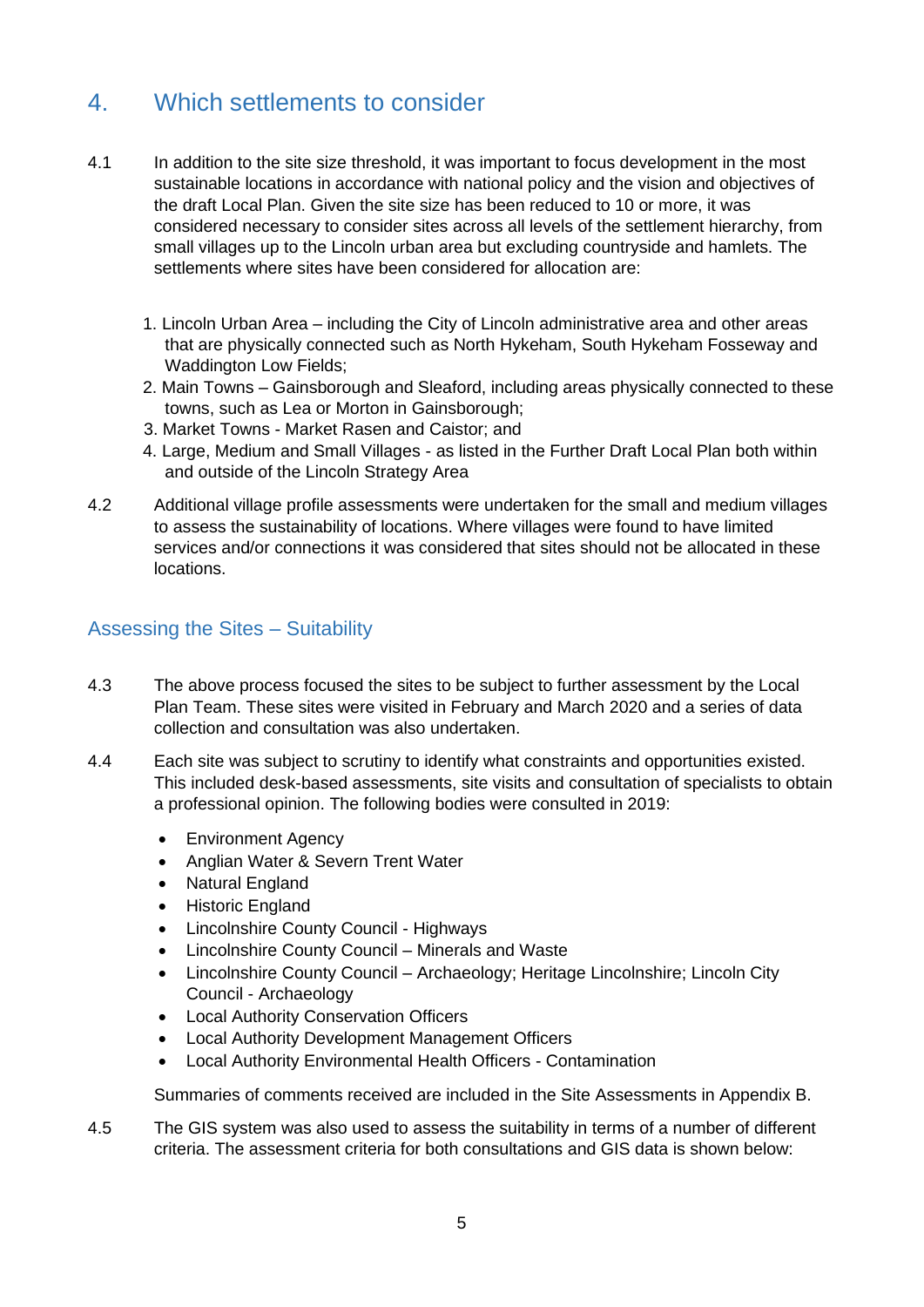### **Table 1: GIS Desktop Based Constraint Check**

| <b>Criteria</b>             | <b>Source</b>               | <b>Red</b>                                             | <b>Amber</b>                               | <b>Green</b>                               |
|-----------------------------|-----------------------------|--------------------------------------------------------|--------------------------------------------|--------------------------------------------|
| <b>Flood Risk</b>           | <b>Environment Agency</b>   |                                                        |                                            | Site within flood zone 1                   |
|                             |                             | Area of site within Flood Zone                         | Area of the site in Flood Zone             |                                            |
|                             |                             | 3 exceeds the remaining                                | 2 exceeds the remaining                    |                                            |
|                             |                             | undevelopable area of the                              | undevelopable area of the                  |                                            |
|                             |                             | site as set out in Table 2                             | site as set out in Table 2                 |                                            |
| Surface water               | <b>Environment Agency</b>   |                                                        |                                            | Site at low or very low risk of            |
| flooding                    |                             | Area of the site at high risk of                       | Area of the site at medium                 | surface water flooding                     |
|                             |                             | surface water flooding                                 | risk of surface water flooding             |                                            |
|                             |                             | exceeds the remaining                                  | exceeds the remaining                      |                                            |
|                             |                             | undevelopable area of the                              | undevelopable area of the                  |                                            |
|                             |                             | site as set out in Table 2                             | site as set out in Table 2                 |                                            |
| <b>Nationally Important</b> | SSSI; NIA; NNR; SPA;        | Site or part of site within a                          | Within 500m of a national or               | More than 500m from a                      |
| <b>Wildlife Sites</b>       | SAC; Ramsar - Natural       | national or international<br>wildlife site             | international wildlife site                | national or international<br>wildlife site |
|                             | England                     |                                                        |                                            |                                            |
| Local Wildlife Sites        | LWS; SNCI - GLNP            | Site or part of site within a                          | Within 500m of a local wildlife            | More than 500m from a local                |
|                             | LNR - Natural England       | local wildlife site                                    | site                                       | wildlife site                              |
| <b>Ancient Woodland</b>     | Natural England             | Site or part of site within an                         | Site within 500m of an                     | Site it more than 500m from                |
|                             |                             | ancient woodland                                       | ancient woodland                           | an ancient woodland                        |
| Local Geological            | <b>GLNP</b>                 | Site or part of site within a                          | Site abuts a Local Geological              | No Local Geological Site                   |
| <b>Sites</b>                |                             | <b>Local Geological Site</b>                           | <b>Site</b>                                | within or adjacent to the site             |
| <b>Tree Preservation</b>    | <b>Local Authority Data</b> | TPOs within site that would                            | TPOs within or immediately                 | No TPOs within or                          |
| Order                       |                             | likely need to be removed                              | adjacent to the site that can              | immediately adjacent to the                |
|                             |                             |                                                        | likely be retained                         | site                                       |
| <b>Agricultural Land</b>    | Natural England             | 50% or more of the site is                             | Less than 50% of the site is               | Site is grade 4 or lower or is             |
| Classification              |                             | within Grade 1 and 2 Land                              | within Grade 1 and 2 land                  | previously developed                       |
|                             |                             | and is predominantly                                   | and/or within Grade 3 land                 |                                            |
|                             |                             | undeveloped                                            | and is predominantly                       |                                            |
|                             |                             |                                                        | undeveloped<br>SAM within 200m of the site | No SAM within 200m and/or                  |
| <b>Scheduled Ancient</b>    | <b>Historic England</b>     | Site or part of site in an area<br>identified as a SAM |                                            |                                            |
| Monument                    |                             |                                                        | and/or would have an impact                | no impact on the setting of                |
|                             |                             |                                                        | upon the setting of SAM                    | <b>SAM</b>                                 |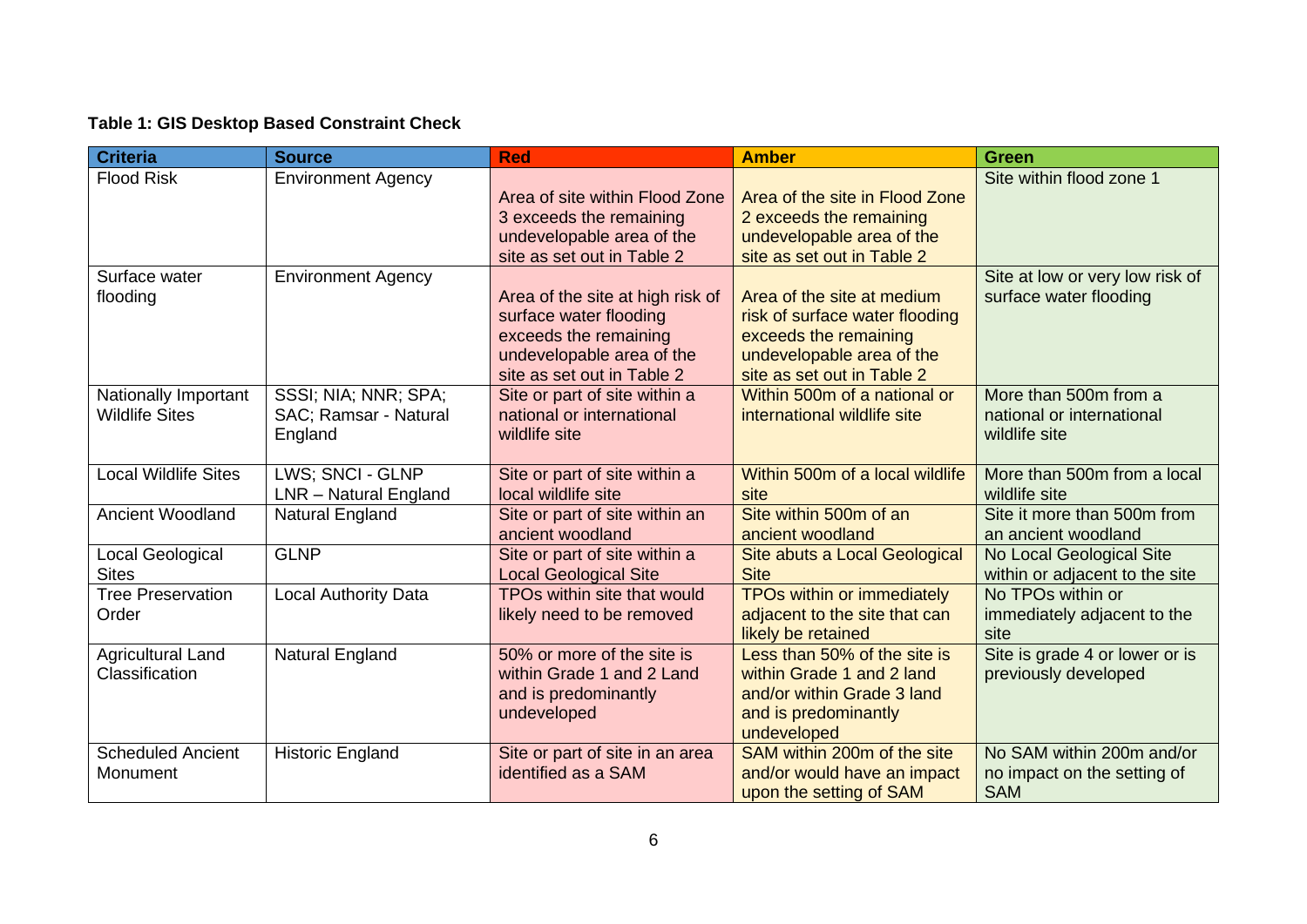| <b>Criteria</b>                                        | <b>Source</b>                                                                                            | <b>Red</b>                                                                                                      | <b>Amber</b>                                                                                                                                     | <b>Green</b>                                                                                                                                     |
|--------------------------------------------------------|----------------------------------------------------------------------------------------------------------|-----------------------------------------------------------------------------------------------------------------|--------------------------------------------------------------------------------------------------------------------------------------------------|--------------------------------------------------------------------------------------------------------------------------------------------------|
| <b>Listed Buildings</b>                                | <b>Historic England</b>                                                                                  | Listed Building on the site                                                                                     | <b>Listed Building within 200m</b>                                                                                                               | No Listed Building within                                                                                                                        |
| Grade I, II* and II                                    |                                                                                                          | and/or significant impact<br>upon the setting of LB                                                             | and/or limited impact upon<br>the setting of LB                                                                                                  | 200m and/or no impact upon<br>setting of LB                                                                                                      |
| <b>Conservation Area</b>                               | <b>Local Authority Data</b>                                                                              | Site or part of site is within a<br>conservation area and would<br>have an impact upon the<br>setting of the CA | Conservation area within<br>200m of the site and/or<br>impact upon the setting of CA                                                             | No Conservation area within<br>200m and/or would not<br>impact upon the setting of CA                                                            |
| <b>Registered Historic</b><br><b>Parks and Gardens</b> | <b>Historic England</b>                                                                                  | Site or part of site within an<br>area identified as a<br><b>Registered Historic Park and</b><br>Garden         | <b>Registered Historic Park and</b><br>Garden within 200m and/or<br>would impact upon the setting<br>of a Registered Historic Park<br>and Garden | No Registered Historic Park<br>and Garden within 200m<br>and/or no impact upon the<br>setting of a Registered<br><b>Historic Park and Garden</b> |
| Area of Outstanding<br><b>Natural Beauty</b><br>(AONB) | <b>Natural England</b>                                                                                   | Site or part of site is within an<br><b>AONB</b>                                                                | Site is within 200m of an<br><b>AONB</b>                                                                                                         | Site is further than 200m from<br>an AONB                                                                                                        |
| Area of Great<br>Landscape Value<br>(AGLV)             | 2017 adopted Central<br>Lincs Local Plan Data                                                            | Site or part of site is within an<br><b>AGLV</b>                                                                | Site is within 200m of an<br><b>AGLV</b>                                                                                                         | Site is further than 200m from<br>an AGLV                                                                                                        |
| Green Wedge                                            | 2017 adopted Central<br>Lincs Local Plan Data                                                            | Site or part of site is within a<br>green wedge                                                                 | Site is immediately adjacent a<br>green wedge                                                                                                    | Site is not within or adjacent<br>to a green wedge                                                                                               |
| Proximity to nearest<br><b>Primary School</b>          | <b>Lincolnshire County</b><br>Council via<br>https://www.get-<br>information-<br>schools.service.gov.uk/ | Site is more than 800m (more<br>than 10mins walking time)<br>from the nearest primary<br>school                 | Site is 400 - 800m (10min<br>walking time) to the nearest<br>primary school                                                                      | Site is within 400m (5mins<br>walking time) of the nearest<br>primary school                                                                     |
| Proximity to nearest<br>secondary School               | <b>Lincolnshire County</b><br>Council via<br>https://www.get-<br>information-<br>schools.service.gov.uk/ | Site is more than 1600m<br>(more than 20mins walking<br>time) from the nearest<br>Secondary school              | Site is 800 - 1600m (10 to<br>20mins walking time) to the<br>nearest secondary school                                                            | Site is within 800m (10mins<br>walking time) of the nearest<br>secondary school                                                                  |
| Distance to nearest<br><b>Bus Stop</b>                 | <b>Lincolnshire County</b><br>Council                                                                    | Nearest bus stop is further<br>than 800m away from any<br>part of the site                                      | Nearest bus stop is within<br>800m of part of the site                                                                                           | Nearest bus stop is within<br>400m of part of the site                                                                                           |
| Distance to nearest<br><b>Train Station</b>            | <b>Lincolnshire County</b><br>Council                                                                    | Nearest train station is further<br>than 1600m from any part of<br>the site                                     | Nearest train station is within<br>1600m of part of the site                                                                                     | Nearest train station is within<br>800m of part of the site                                                                                      |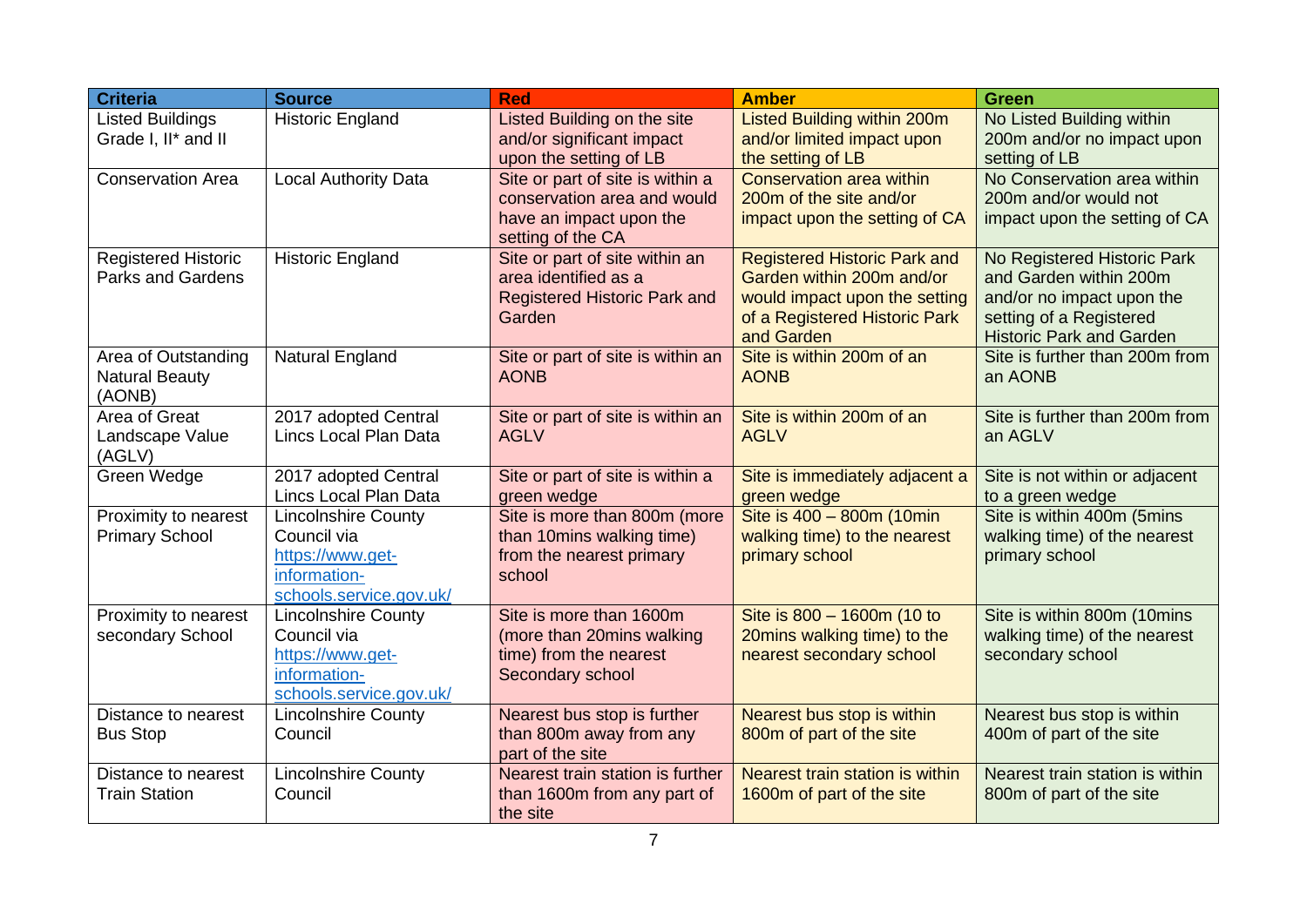| <b>Criteria</b>                                  | <b>Source</b>                                                                        | <b>Red</b>                                                                                                                                                                                                                                                       | <b>Amber</b>                                                                                                                                                                                                                               | <b>Green</b>                                                                                                                                                                                                                           |  |  |
|--------------------------------------------------|--------------------------------------------------------------------------------------|------------------------------------------------------------------------------------------------------------------------------------------------------------------------------------------------------------------------------------------------------------------|--------------------------------------------------------------------------------------------------------------------------------------------------------------------------------------------------------------------------------------------|----------------------------------------------------------------------------------------------------------------------------------------------------------------------------------------------------------------------------------------|--|--|
| Proximity to nearest<br><b>Health Facilities</b> | <b>Lincolnshire County</b><br>Council                                                | Nearest GP surgery is further<br>than 800m from any part of<br>the site                                                                                                                                                                                          | Nearest GP surgery is within<br>800m of any part of the site                                                                                                                                                                               | Nearest GP surgery is within<br>400m of any part of the site                                                                                                                                                                           |  |  |
| <b>Protected Local</b><br><b>Green Space</b>     | 2017 adopted Central<br>Lincs Local Plan Data                                        | Site is located within a local<br>green space                                                                                                                                                                                                                    | Part of the site is located<br>within a local green space                                                                                                                                                                                  | No part of site is within a<br>local green space                                                                                                                                                                                       |  |  |
| <b>Contaminated Land</b>                         | <b>Local Authority Data</b>                                                          | Site or part of site located on<br>land that has potential for<br>contamination given historic<br>uses                                                                                                                                                           | Site is adjacent to land that<br>has potential for<br>contamination given historic<br>uses                                                                                                                                                 | No anticipated contaminated<br>land on the site                                                                                                                                                                                        |  |  |
| <b>High Pressure Gas</b><br>Pipeline             | <b>Local Authority Data</b>                                                          | The site is in a consultation<br>zone where HSE would<br>advise against development                                                                                                                                                                              |                                                                                                                                                                                                                                            | The site is not in a<br>consultation zone where HSE<br>would advise against<br>development                                                                                                                                             |  |  |
| <b>Hazardous Site</b>                            | <b>HSE Planning Advice Web</b><br>App                                                | The site is in a consultation<br>zone where HSE would<br>advise against development                                                                                                                                                                              |                                                                                                                                                                                                                                            | The site is not in a<br>consultation zone where HSE<br>would advise against<br>development                                                                                                                                             |  |  |
| <b>Air Pollution</b>                             | <b>Local Authority Data</b>                                                          | Site is within 100m of Air<br><b>Quality Management Area</b>                                                                                                                                                                                                     | Site is between 100m and<br>1km from Air Quality<br><b>Management Area</b>                                                                                                                                                                 | Site is further than 1km from<br>an Air Quality Management<br>Area                                                                                                                                                                     |  |  |
| <b>Mineral Resource</b><br>Safeguarding Area     | <b>Lincolnshire County</b><br><b>Council Minerals and</b><br><b>Waste Local Plan</b> | Site or part of the site is<br>within a Minerals Resource<br>Safeguarding Area where it<br>has not been demonstrated<br>that a minerals resource<br>would not be sterilised in or<br>adjacent to the site or that<br>working the site would be<br>impracticable. | Site or part of the site is<br>within a Minerals Resource<br>Safeguarding Area where it<br>has been demonstrated that<br>prior extraction would be<br>impracticable, and the site<br>would not sterilise the<br>resources in adjacent land | The site is outside of, or<br>partially within a Minerals<br><b>Resource Safeguarding Area</b><br>where it has been<br>demonstrated that the<br>development would not<br>sterilise a minerals resource<br>in the site or adjacent land |  |  |
| Site Specific Mineral<br>Safeguarding Area       | Lincolnshire County<br><b>Council Minerals and</b><br><b>Waste Local Plan</b>        | Site or part of the site is<br>within a Mineral Infrastructure<br>Safeguarding Area where it<br>has not been demonstrated<br>that the site would not have a<br>detrimental impact on the<br>operation/provision of the                                           | Site or part of the site within a<br><b>Mineral Infrastructure</b><br>Safeguarding Area where it<br>has been demonstrated that<br>the site would not have a<br>detrimental impact on the                                                   | The site is outside of a<br><b>Mineral Infrastructure</b><br>Safeguarding Area.                                                                                                                                                        |  |  |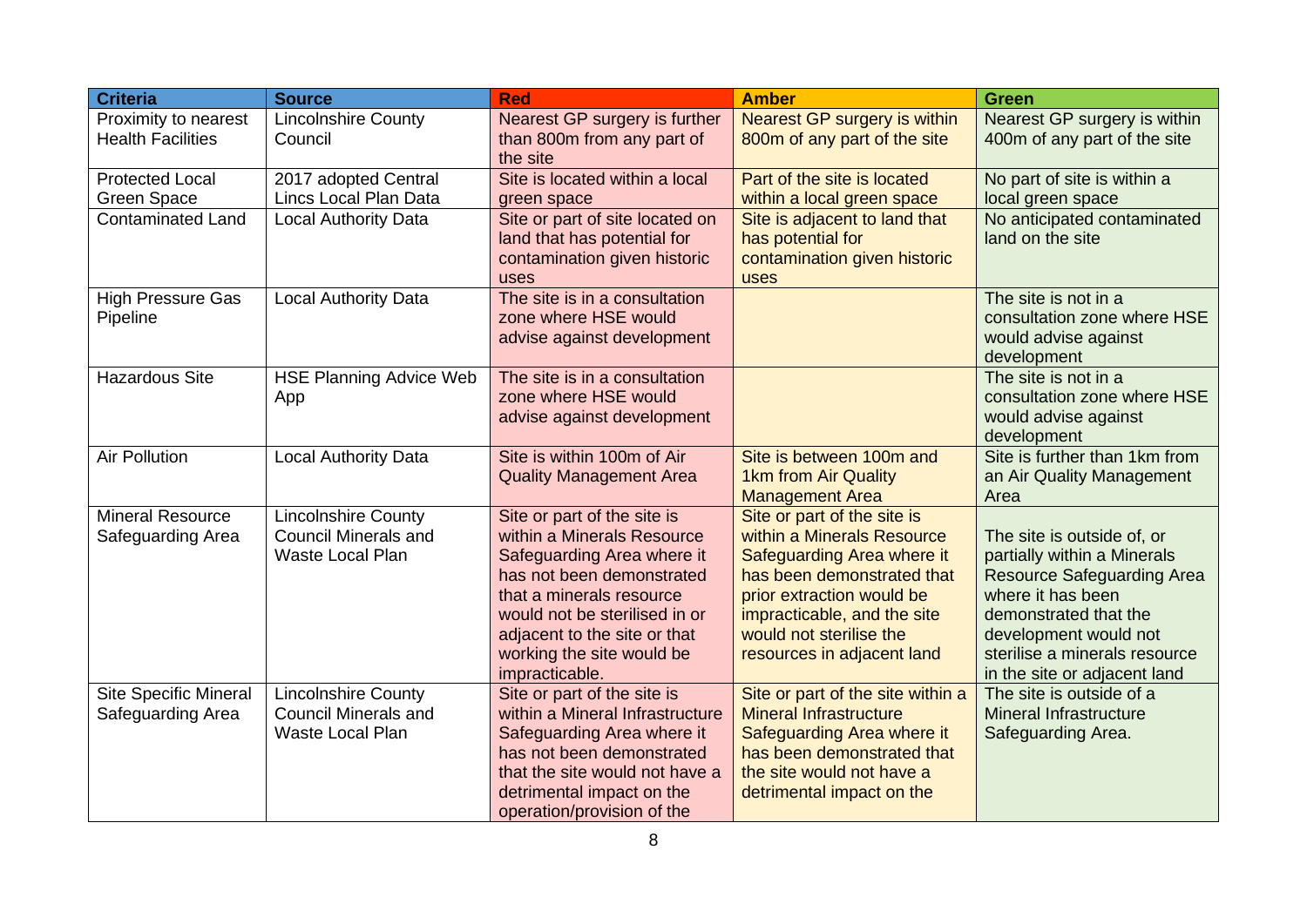| <b>Criteria</b>           | <b>Source</b>               | <b>Red</b>                  | <b>Amber</b>               | <b>Green</b>             |
|---------------------------|-----------------------------|-----------------------------|----------------------------|--------------------------|
|                           |                             | safeguarded minerals        | operation/provision of the |                          |
|                           |                             | infrastructure              | minerals infrastructure    |                          |
| <b>Waste Safeguarding</b> | <b>Lincolnshire County</b>  | Site or part of the site is | Policy W8 can only be met  | The site is not within a |
| Area                      | <b>Council Minerals and</b> | within a Safeguarding Area  | with mitigation            | Safeguarding Area and    |
|                           | Waste Local Plan            | and Policy W8 is not met    |                            | Policy W8 is met.        |
| Prioritisation of         | GIS records, HELAA form     | Greenfield                  | <b>Part Brownfield</b>     | <b>Brownfield</b>        |
| previously                | & Site Survey               |                             |                            |                          |
| Developed Land            |                             |                             |                            |                          |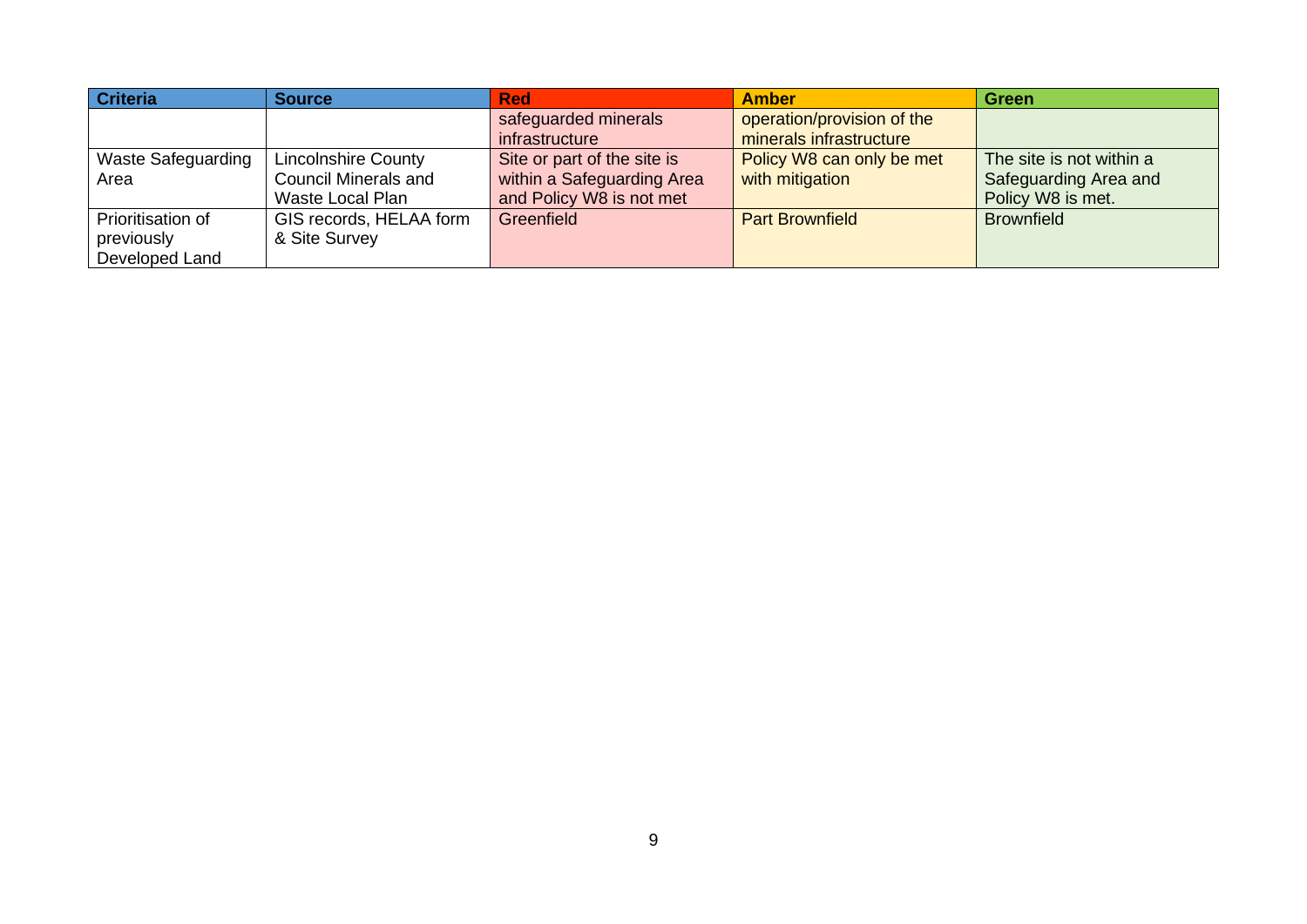4.6 No individual score was used to dismiss a site outright, but each helped to build a picture of the suitability of each site.

#### <span id="page-9-0"></span>Assessing the Sites – Capacity

- 4.7 It is important to understand the level of development each site can contribute in order to not only look at specific site issues such as the economic viability of completing a scheme, but also to identify the number of sites that need to be allocated in order to meet the housing need for the area.
- 4.8. There are no policies identifying specific density requirements in the adopted Central Lincolnshire Local Plan. Therefore, an assessment of sites that have been granted planning permission has been used to identify a number of capacity assumptions based on the location in the settlement hierarchy and using a range of different sized sites.
- 4.9. Sites for assessment of capacity have been selected from the different tiers of the settlement hierarchy to ensure that different types of areas are considered. Due to the local context of Lincoln as a major city and its function and form, when comparing it to the rest of the settlements in the Central Lincolnshire area it is important to differentiate between city centre areas where high density, flatted development frequently occurs and suburban areas where a lower density typically occurs. Dividing this area into two, with sites within the City Centre area (within 1km of Lincoln Railway Station) and the wider Lincoln urban area being separated out to assess typical densities of sites in each area allows for a more accurate picture to be developed.
- 4.10. The 1km buffer from Lincoln railway station has been used in response to NPPF paragraph 123 which requires the increase in densities in town and city centres and around transport hubs in order to promote sustainable development. The NPPF identifies the need to 'seek a significant uplift in the average density of residential development within these areas, unless it can be shown that there are strong reasons why this would be inappropriate<sup>'5</sup>. It is important therefore to identify the increased potential capacity of these more sustainably located sites and to make the most efficient use of land. By optimising the sites available in these locations, the resulting developments will provide more homes with the most sustainable access to employment, facilities and public transport.
- 4.11. In order to identify the potential capacities of sites, a range of schemes with current planning permissions in place have been collated and analysed within the following geographic categories to establish the density assumptions:
	- Lincoln City Centre within 1km buffer of Railway Station
	- Wider Lincoln Urban Area
	- Main Towns
	- **Market Towns**
	- Large Villages
	- **Medium Villages**
- 4.12. The sites with current planning permission used in this assessment are identified in Appendix B. As up to date information is required in order to make the assessment of capacities as relevant as possible, only sites with a live planning permission in place are included. These sites are either not started, under construction or have recently been

<sup>5</sup> Paragraph 125 a) NPPF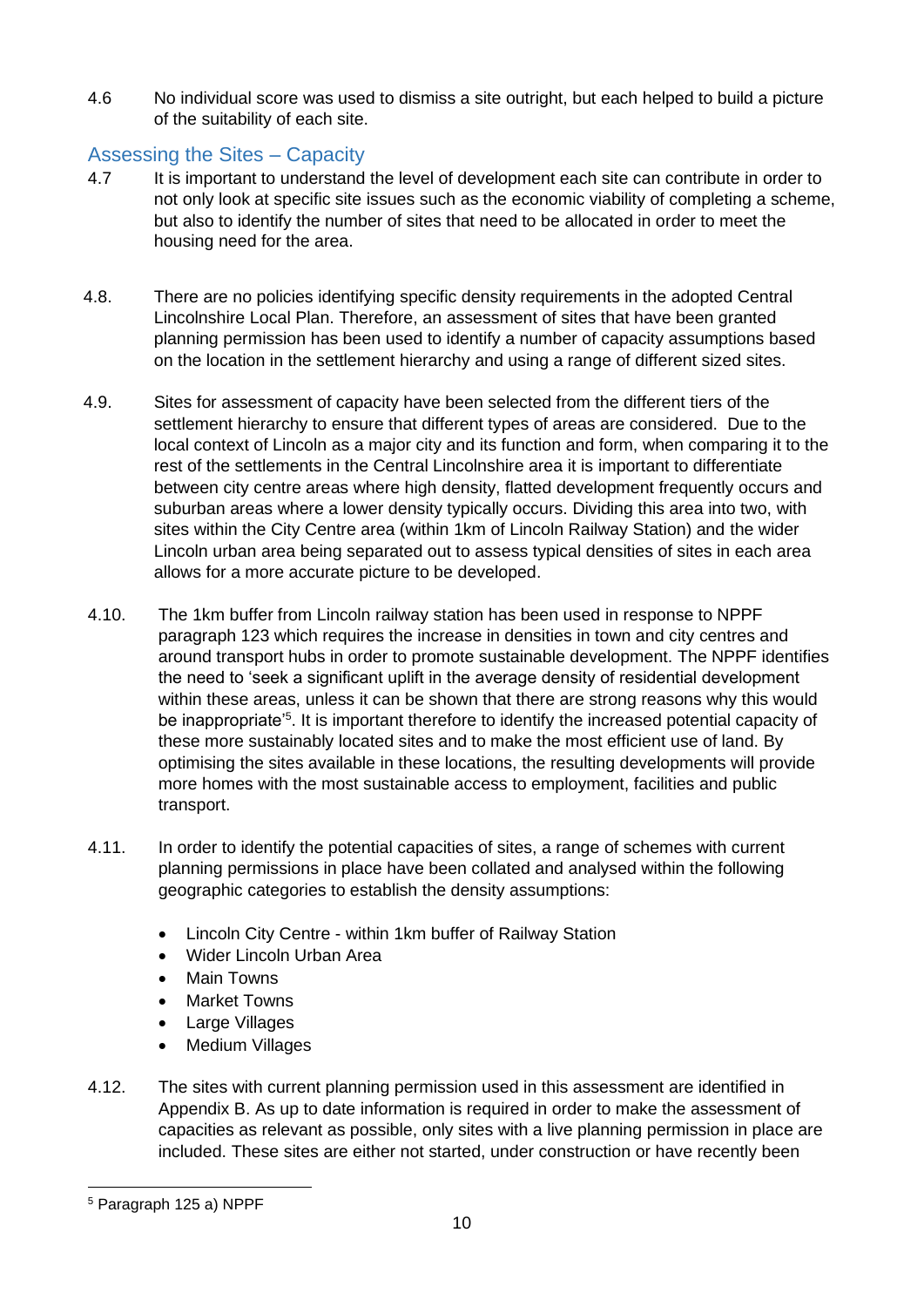completed. A range of sites across the various size categories were included in the data. Some settlement hierarchy categories do not have as many example sites as others in the dataset. This is due to there not being a sufficient number of sites in these categories with a live or recent planning permission in place available for inclusion.

- 4.13. When assessing the potential of each site one key element is the developable area which can play an important part in what the capacity of the site is. Whilst individual sites will have specific constraints to capacity such as protected trees, the shape of the site, or areas at risk of flooding for example, it is necessary to introduce some standardised assumptions so that a large number of sites can have initial assessments undertaken.
- 4.14. Larger sites will have more infrastructure requirements on the site in order to deliver larger scale housing developments, such as roads, open space and schools for example. In order to identify the assumed developable area, a calculation has been carried out to factor in the reduction in developable area, based on the size of the overall site area, set out in Table 2 below.

#### **Table 2: Developable Area of Sites**

| Site Size              | Percentage of the site developable |
|------------------------|------------------------------------|
| Less than 0.4 hectares | 100%                               |
| $0.4 - 2$ hectares     | 85%                                |
| $2 - 20$ hectares      | 75%                                |
| 20 hectares or larger  | 60%                                |

4.15. In addition to the assumed densities, it is also necessary to consider how much of each site can reasonably be expected to be developed for housing. Given the number of sites to be assessed it was proposed that a simple formula could be used to consider the percentage of a site that could reasonably be assumed to come forward. The approach taken was the bigger the site, the more associated infrastructure such as roads, open space and schools will be required, reducing the overall area of land available for houses. This calculation is as follows:

| <b>Settlement Hierarchy Category</b> | Density Assumption (dwellings per hectare) |
|--------------------------------------|--------------------------------------------|
| Lincoln City Centre (within 1km of   | 90 dph                                     |
| railway station)                     |                                            |
| Wider Lincoln Urban Area             | 40 dph                                     |
| Town centres                         | 50 dph                                     |
| Town suburbs                         | 35 dph                                     |
| Large Villages                       | 25 dph                                     |
| <b>Medium and Small Villages</b>     | 20 dph                                     |

4.16. These assumptions were used as a starting point in order to provide indicative capacities. Where information was received which provided for greater accuracy for what can be expected on a particular site, either through a suitable planning application or through site specific considerations which justify an appropriate alternative figure, this was used instead of the assumptions identified above. Indicative figures are to provide an estimation of the number of dwellings that a site could deliver, they do not set a target which has to be met in order to make a site acceptable.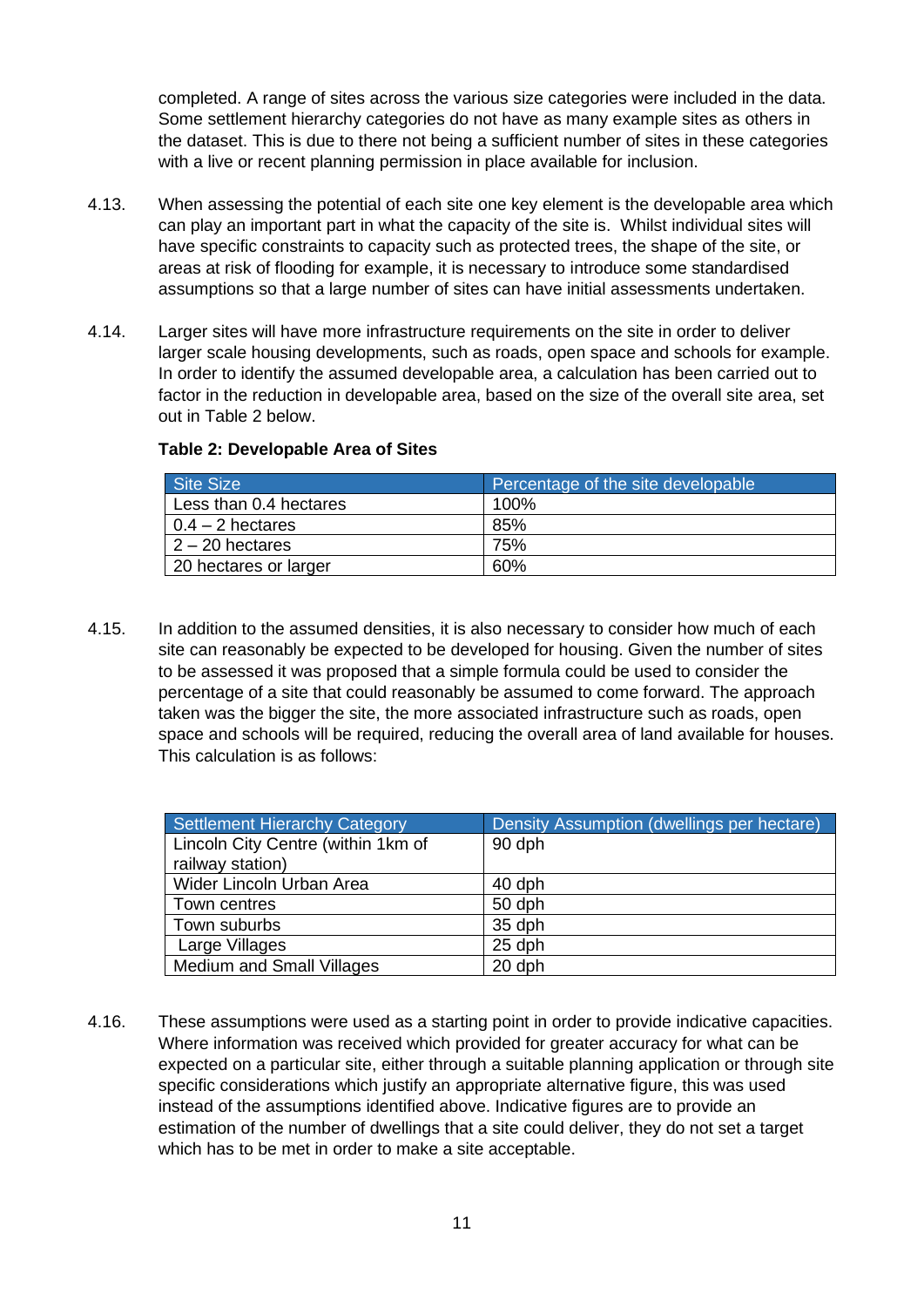### <span id="page-11-0"></span>Selecting sites for Allocation

4.17 With all of the necessary information gathered and with a clear idea of the amount of housing needed in each geographical area to meet the identified need, officers were able to consider which sites were suitable for allocation. Alongside the information about sitespecific constraints and opportunities, officers considered the amount of growth that would be appropriate for each settlement and the most sustainable approaches to meeting the need in each area. These sustainability considerations were applied in each geographical area covered in the distribution and has helped inform the sites that were selected for allocation.

### <span id="page-11-1"></span>Sustainable Urban Extensions (SUEs)

4.18 Sustainable Urban Extensions were identified and allocated as part of the Local Plan. These are retained within the Local Plan and are included in the evidence document.

# <span id="page-11-2"></span>5. Regulation 18 Consultation

- 5.1. A Consultation Draft of the Local Plan was published for consultation between 30 June and 24 August 2021. During this eight week consultation period comments were received on the plan, the policies within the plan and supporting information and evidence.
- 5.2. The table below contains a summary of comments received that relate to the general site allocations policy and methodology. For comments on individual sites, please see Appendices C-G

#### **Site Allocations**

#### **Summary of issues raised**

- Housing supply doesn't have 10% of sites from 1ha or less
- More detailed trajectory required
- Broad locations should be included (from 2017 plan)
- Woodland Trust objection to GAIN/017 Gainsborough Eastern Neighbourhood (previously a broad location)
- SUE's are likely to have a long lead in time, the HLS should be made up of a range of small, medium and large sites to provide flexibility and short to medium term HLS.
- Sport England comments Plan should ensure enough land is retained in Gainsborough for expansion of WLDC Leisure Centre, Trent Valley Academy, Castlewood Academy and Roses Sports Facility.
- The plan doesn't provide for the inclusion of significant residential development in and around Large, Medium and Small Villages. More development for smaller villages.
- Housing requirement in 2.27 should not be a range but a single figure
- Villages that are delivering growth should not receive new allocations
- Reinstate the previous growth targets/caps for villages
- Up to 5 dwellings in small villages is too limited some small villages want to grow to help support and protect their services
- 5.3. The trajectory of the sites will be updated following the most recent five-year land supply monitoring figures from the Districts.
- 5.4. The housing requirement figure range has been calculated in accordance with guidance contained with National Planning Policy Framework and Planning Practice Guidance.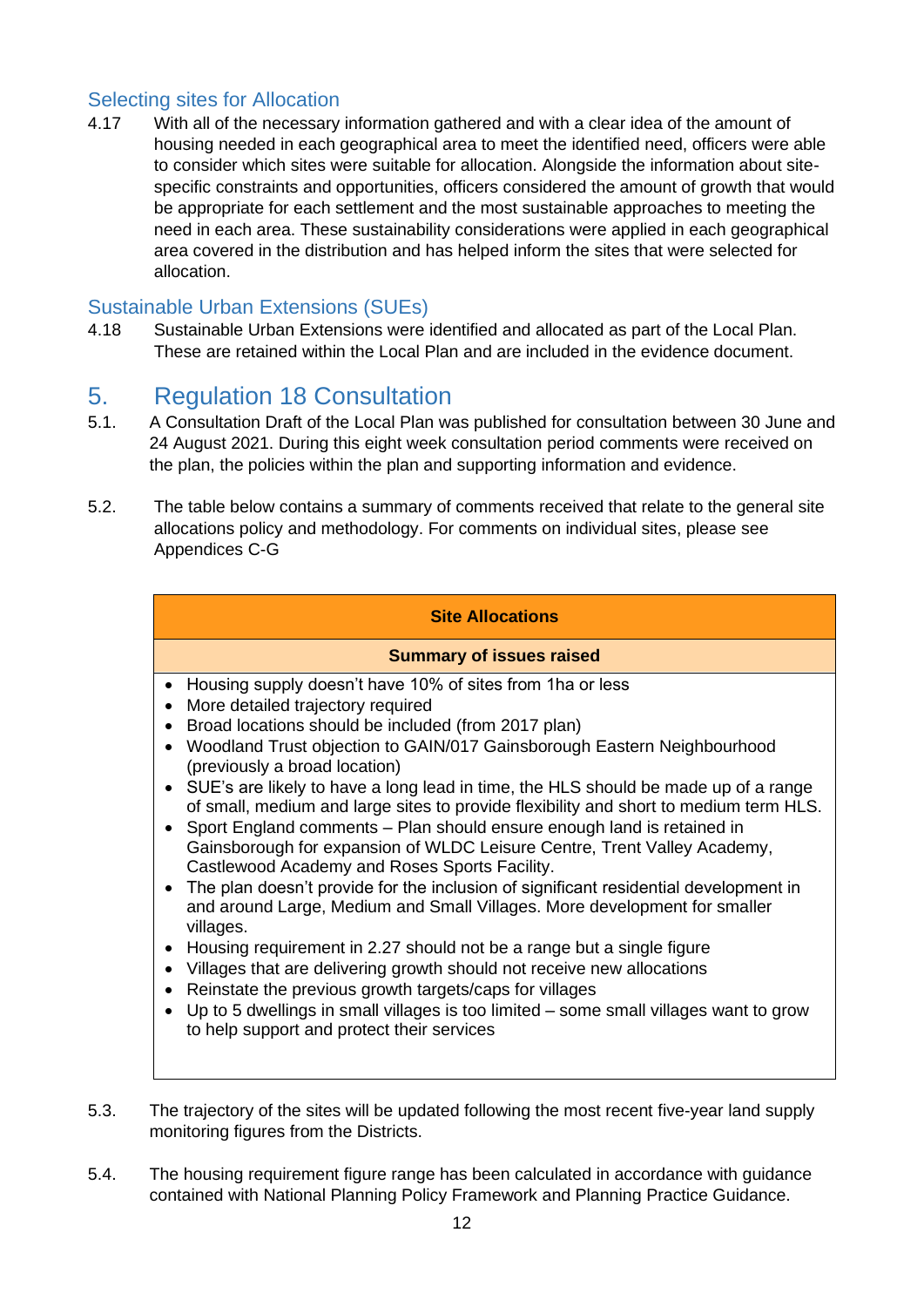5.5. It has not been necessary to make any alterations to the wording of the Policy. Comments and changes to individual sites can be found in Appendices C-G.

### <span id="page-12-0"></span>6. Conclusion

6.1 All of this information has informed the selection process for sites to be allocated and the sources of housing growth from 2018-2040 to meet the Objectively Assessed Need. The details about individual sites, scoring for the sites proposed for allocation and those rejected can be found in Appendices C-G.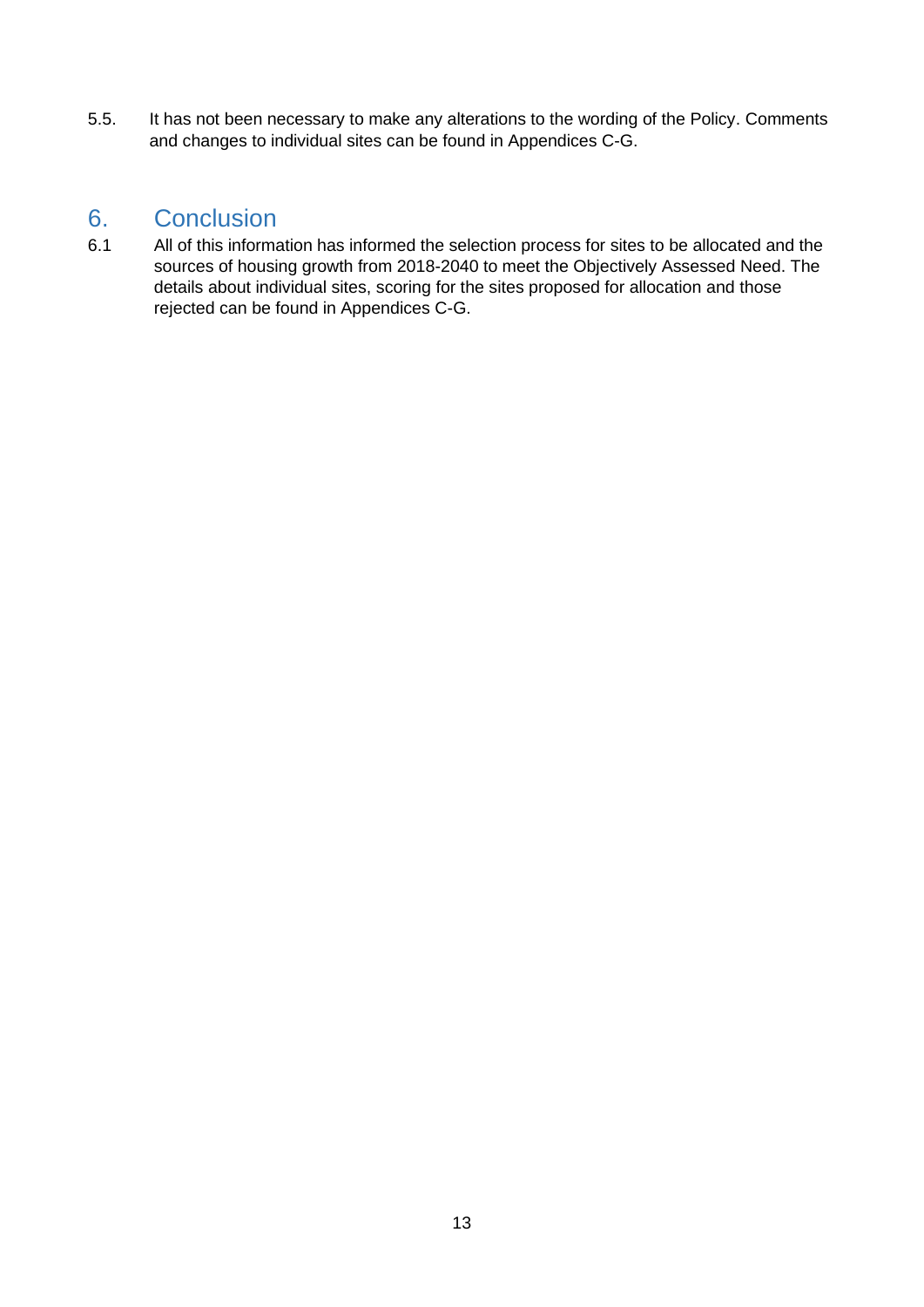# <span id="page-13-0"></span>Appendix A - Site Survey Form

| <b>Site Allocation Methodology Survey Form</b> |                                             |                             |                                                                               |                                        |  |  |  |  |  |
|------------------------------------------------|---------------------------------------------|-----------------------------|-------------------------------------------------------------------------------|----------------------------------------|--|--|--|--|--|
| <b>Site Ref:</b>                               |                                             | Date:                       |                                                                               | Surveyed by:                           |  |  |  |  |  |
|                                                |                                             |                             |                                                                               |                                        |  |  |  |  |  |
| <b>Site</b>                                    |                                             |                             |                                                                               |                                        |  |  |  |  |  |
| <b>Address:</b>                                |                                             |                             |                                                                               |                                        |  |  |  |  |  |
| Is the                                         | <b>Yes</b>                                  |                             | <b>No</b>                                                                     |                                        |  |  |  |  |  |
| <b>Boundary</b>                                |                                             |                             |                                                                               |                                        |  |  |  |  |  |
| <b>Accurate?</b>                               |                                             |                             | (record on location plan the correct<br>boundary and identify reason in notes |                                        |  |  |  |  |  |
|                                                |                                             |                             | section)                                                                      |                                        |  |  |  |  |  |
| <b>Land Type</b>                               | <b>Brownfield</b>                           | <b>Greenfield</b>           | <b>Mixed</b>                                                                  |                                        |  |  |  |  |  |
|                                                |                                             |                             | (Identify boundaries of different types on                                    |                                        |  |  |  |  |  |
|                                                |                                             |                             | location plan and annotate)                                                   |                                        |  |  |  |  |  |
| <b>Current Land Use</b>                        |                                             |                             |                                                                               |                                        |  |  |  |  |  |
| <b>Land Use</b>                                |                                             | <b>Existing Use</b>         | <b>Existing Use</b>                                                           | Adjacent Land Use (N, S, E,            |  |  |  |  |  |
|                                                |                                             | - Primary                   | - Secondary                                                                   | W)                                     |  |  |  |  |  |
| <b>Agriculture</b>                             |                                             |                             |                                                                               |                                        |  |  |  |  |  |
| <b>Allotments</b>                              |                                             |                             |                                                                               |                                        |  |  |  |  |  |
| <b>Community Building</b>                      |                                             |                             |                                                                               |                                        |  |  |  |  |  |
| <b>Disused/ Vacant Buildings</b>               |                                             |                             |                                                                               |                                        |  |  |  |  |  |
| <b>Disused/ Vacant Land</b>                    |                                             |                             |                                                                               |                                        |  |  |  |  |  |
| <b>Heritage Asset</b>                          |                                             |                             |                                                                               |                                        |  |  |  |  |  |
| <b>Industrial/Commercial</b>                   |                                             |                             |                                                                               |                                        |  |  |  |  |  |
| <b>Minerals</b>                                |                                             |                             |                                                                               |                                        |  |  |  |  |  |
| <b>Public Open Space</b>                       |                                             |                             |                                                                               |                                        |  |  |  |  |  |
| <b>Residential</b>                             |                                             |                             |                                                                               |                                        |  |  |  |  |  |
| <b>Retail</b>                                  |                                             |                             |                                                                               |                                        |  |  |  |  |  |
| <b>Scrubland</b>                               |                                             |                             |                                                                               |                                        |  |  |  |  |  |
| <b>Sports/ Recreation Facility</b>             |                                             |                             |                                                                               |                                        |  |  |  |  |  |
| <b>Transport</b>                               |                                             |                             |                                                                               |                                        |  |  |  |  |  |
| <b>Utilities/Infrastructure</b>                |                                             |                             |                                                                               |                                        |  |  |  |  |  |
| <b>Waste</b>                                   |                                             |                             |                                                                               |                                        |  |  |  |  |  |
| Woodland                                       |                                             |                             |                                                                               |                                        |  |  |  |  |  |
|                                                | <b>Site Survey - Constraints</b>            |                             |                                                                               |                                        |  |  |  |  |  |
| Overhead Lines/ Pylons □                       |                                             | Possible Contamination □    |                                                                               | <b>Trees worthy of protection</b><br>П |  |  |  |  |  |
| Highway Access $\Box$                          |                                             | Bad Neighbours $\square$    |                                                                               | <b>Biodiversity Value</b> □            |  |  |  |  |  |
| Public Right of Way□                           |                                             | Proximity to Quarry $\Box$  |                                                                               |                                        |  |  |  |  |  |
| Pipeline $\square$                             |                                             | Proximity to Landfill □     |                                                                               |                                        |  |  |  |  |  |
| <b>Topography</b>                              |                                             |                             |                                                                               |                                        |  |  |  |  |  |
| Relatively flat $\square$                      |                                             | Gentle Slope □              |                                                                               | Gentle Undulations $\square$           |  |  |  |  |  |
| Steep Slope □                                  |                                             | Steep Undulations $\square$ |                                                                               | Plateau $\square$                      |  |  |  |  |  |
|                                                | <b>Additional Notes (continue overleaf)</b> |                             |                                                                               |                                        |  |  |  |  |  |
|                                                |                                             |                             |                                                                               |                                        |  |  |  |  |  |
|                                                |                                             |                             |                                                                               |                                        |  |  |  |  |  |
|                                                |                                             |                             |                                                                               |                                        |  |  |  |  |  |
|                                                |                                             |                             |                                                                               |                                        |  |  |  |  |  |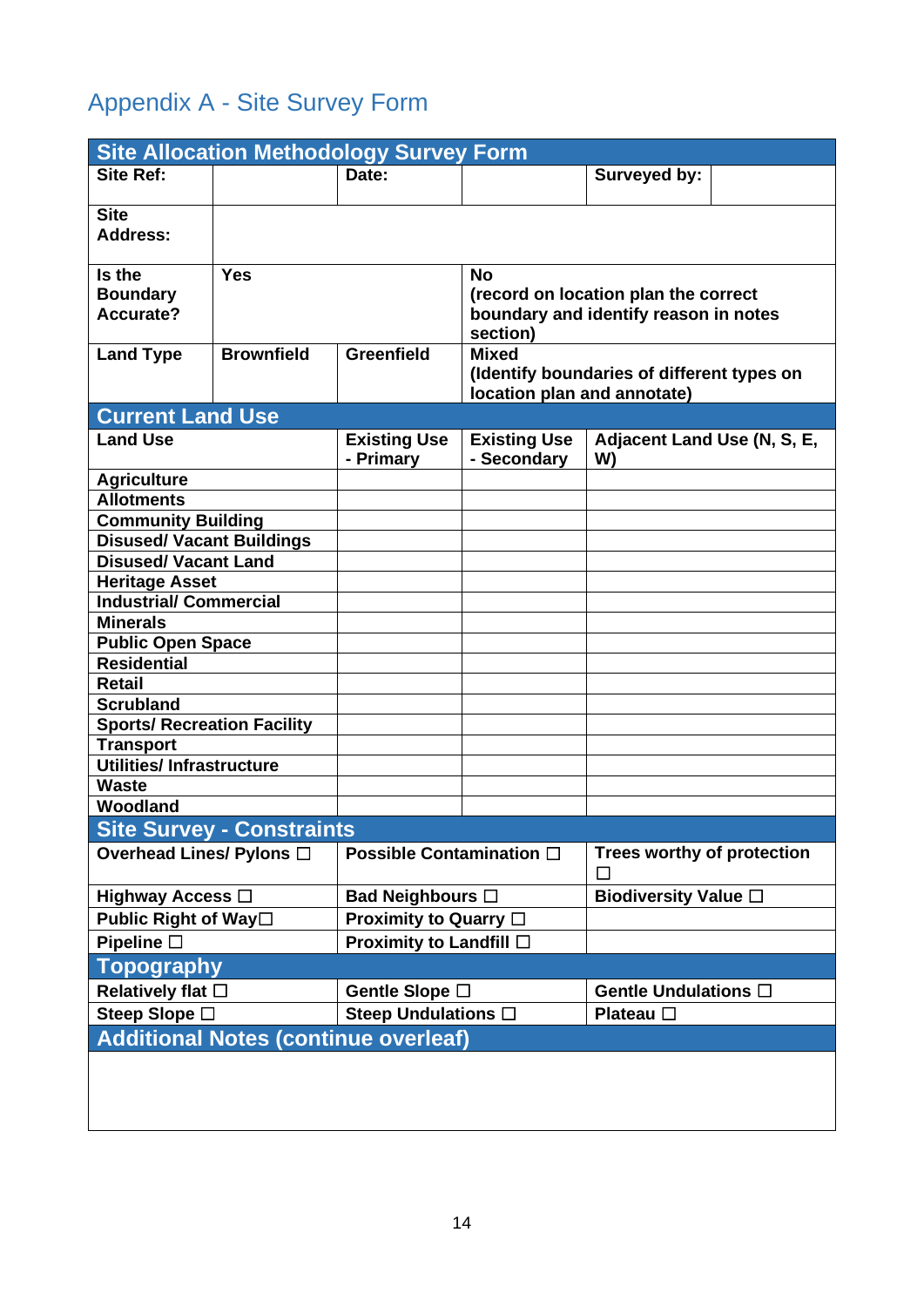<span id="page-14-0"></span>

| <b>Site Application</b>                      |                 |                   | <b>Site Size</b> | <b>Gross Site</b><br>Area | Developable | <b>Net Site Area</b> | <b>Net Number of</b>   | Net Density -<br><b>Dwellings per</b><br>hectare of<br>developable |  |
|----------------------------------------------|-----------------|-------------------|------------------|---------------------------|-------------|----------------------|------------------------|--------------------------------------------------------------------|--|
| Reference                                    | <b>District</b> | <b>Settlement</b> | Category         | (Hectares)                | Area %      | (Hectares)           | <b>Dwellings</b>       | area                                                               |  |
| <b>Within 1km of Lincoln Railway Station</b> |                 |                   |                  |                           |             |                      |                        |                                                                    |  |
| 2017/0409/FUL                                | Lincoln         | Lincoln           | 10 to 25         | 0.13                      | 100%        | 0.13                 | 13                     | 100.00                                                             |  |
| 2016/0798/FUL                                | Lincoln         | Lincoln           | 10 to 25         | 0.14                      | 100%        | 0.15                 | 22                     | 146.67                                                             |  |
| 2016/0172/F                                  | Lincoln         | Lincoln           | 26-99            | 0.50                      | 85%         | 0.43                 | 44                     | 102.33                                                             |  |
| 2016/0813/OUT                                | Lincoln         | Lincoln           | 100-499          | 5.71                      | 75%         | 4.29                 | 300                    | 69.93                                                              |  |
|                                              |                 |                   |                  |                           |             |                      | <b>Average Density</b> | 104.73                                                             |  |
| <b>Maximum Density</b>                       |                 |                   |                  |                           |             |                      |                        | 146.67                                                             |  |
|                                              |                 |                   |                  |                           |             |                      | <b>Minimum Density</b> | 69.93                                                              |  |
| <b>Wider Lincoln area</b>                    |                 |                   |                  |                           |             |                      |                        |                                                                    |  |
| 2015/0903/RG3                                | Lincoln         | Lincoln           | 10 to 25         | 0.51                      | 85%         | 0.43                 | 16                     | 37.21                                                              |  |
| 2017/1195/FUL                                | Lincoln         | Lincoln           | 10 to 25         | 0.34                      | 100%        | 0.34                 | 10                     | 29.41                                                              |  |
| 2015/0038/F                                  | Lincoln         | Lincoln           | 10 to 25         | 0.27                      | 100%        | 0.27                 | 14                     | 51.85                                                              |  |
| 2013/0414/F                                  | Lincoln         | Lincoln           | 10 to 25         | 0.28                      | 100%        | 0.28                 | 14                     | 50.00                                                              |  |
| 2016/1008/FUL                                | Lincoln         | Lincoln           | 26-99            | 1.12                      | 85%         | 0.95                 | 39                     | 41.05                                                              |  |
| 2016/1184/FUL                                | Lincoln         | Lincoln           | 26-99            | 3.07                      | 75%         | 2.30                 | 88                     | 38.26                                                              |  |
| 2015/0106/F                                  | Lincoln         | Lincoln           | 26-99            | 1.54                      | 85%         | 1.31                 | 52                     | 39.69                                                              |  |
| 18/0220/FUL                                  | <b>NKDC</b>     | Lincoln           | 26-99            | 1.14                      | 85%         | 0.97                 | 44                     | 45.36                                                              |  |
| 2017/1393/RG3                                | Lincoln         | Lincoln           | 100-499          | 10.81                     | 60%         | 6.49                 | 303                    | 46.69                                                              |  |
| 2011/0389/O                                  | Lincoln         | Lincoln           | 100-499          | 1.14                      | 85%         | 0.97                 | 150                    | 154.64                                                             |  |
| 2006/0605/RM                                 | Lincoln         | Lincoln           | 100-499          | 2.38                      | 75%         | 1.79                 | 170                    | 94.97                                                              |  |
| 15/0212/RESM                                 | <b>NKDC</b>     | Lincoln           | 100-499          | 4.98                      | 75%         | 3.73                 | 194                    | 52.01                                                              |  |
| 132932                                       | <b>WLDC</b>     | Lincoln           | $500+$           | 21.72                     | 60%         | 13.03                | 500                    | 38.37                                                              |  |
| <b>Average Density</b>                       |                 |                   |                  |                           |             |                      |                        | 55.35                                                              |  |
| <b>Maximum Density</b>                       |                 |                   |                  |                           |             |                      |                        | 154.64                                                             |  |
| <b>Minimum Density</b>                       |                 |                   |                  |                           |             |                      |                        |                                                                    |  |

# Appendix B – Sites with live planning permission used to calculate density assumptions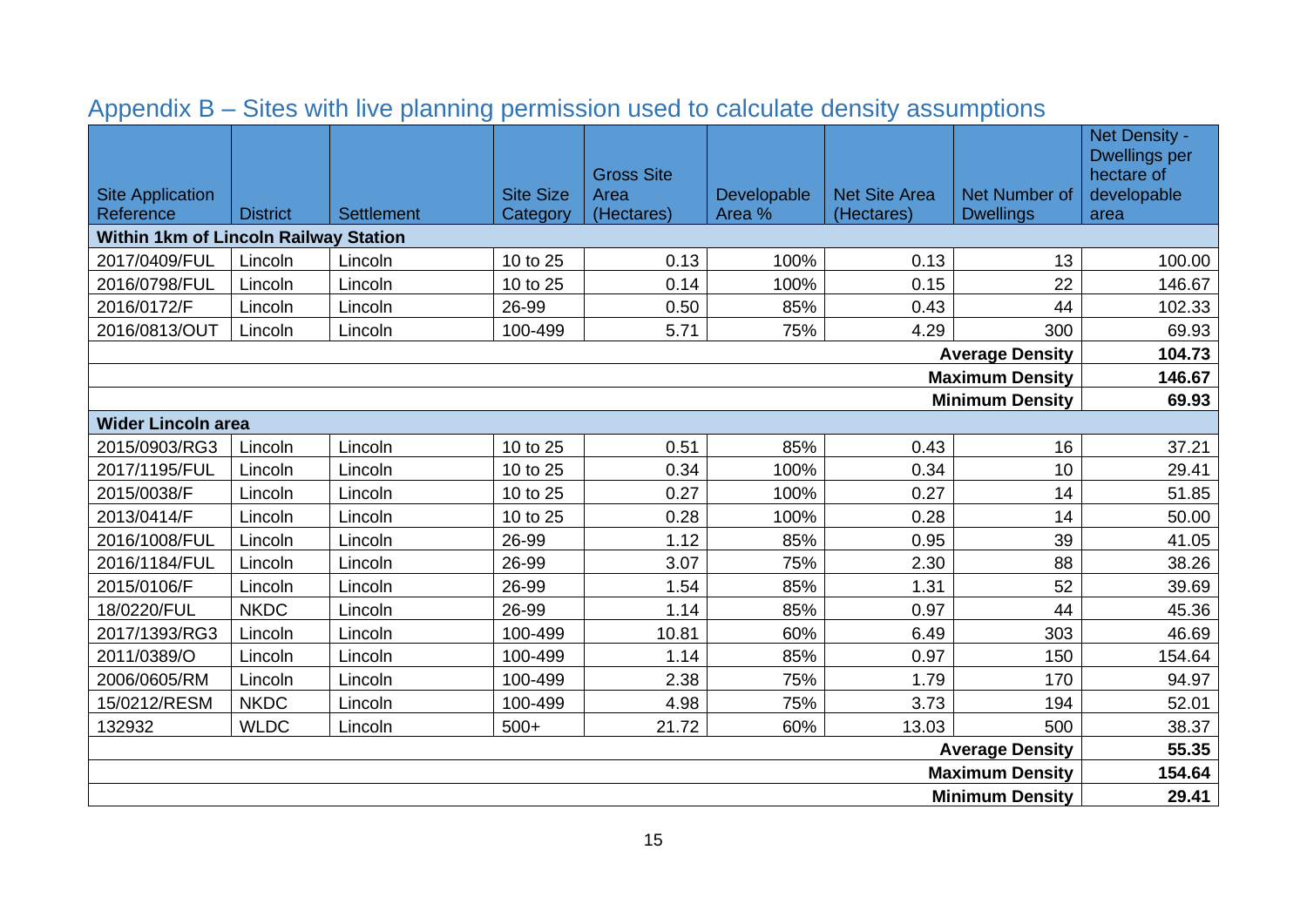| <b>Site Application</b><br>Reference | <b>District</b> | <b>Settlement</b>   | <b>Site Size</b><br>Category | <b>Gross Site</b><br>Area<br>(Hectares) | Developable<br>Area % | <b>Net Site Area</b><br>(Hectares) | Net Number of<br><b>Dwellings</b> | Net Density -<br><b>Dwellings per</b><br>hectare of<br>developable<br>area |
|--------------------------------------|-----------------|---------------------|------------------------------|-----------------------------------------|-----------------------|------------------------------------|-----------------------------------|----------------------------------------------------------------------------|
| <b>Main Towns</b>                    |                 |                     |                              |                                         |                       |                                    |                                   |                                                                            |
| 17/1008/FUL                          | <b>NKDC</b>     | Sleaford            | 10 to 25                     | 0.13                                    | 100%                  | 0.13                               | 10                                | 76.92                                                                      |
| 135643                               | <b>WLDC</b>     | Gainsborough        | 10 to 25                     | 0.65                                    | 85%                   | 0.55                               | 24                                | 43.63                                                                      |
| 133393                               | <b>WLDC</b>     | Gainsborough        | 10 to 25                     | 0.16                                    | 100%                  | 0.16                               | 14                                | 87.50                                                                      |
| 133439                               | <b>WLDC</b>     | Gainsborough        | 10 to 25                     | 0.80                                    | 85%                   | 0.68                               | 23                                | 33.82                                                                      |
| 133351                               | <b>WLDC</b>     | Gainsborough        | 26-99                        | 3.46                                    | 75%                   | 2.59                               | 80                                | 30.89                                                                      |
| 136488                               | <b>WLDC</b>     | Gainsborough        | 26-99                        | 0.21                                    | 100%                  | 0.21                               | 39                                | 185.71                                                                     |
| 15/0569/RESM                         | <b>NKDC</b>     | Sleaford            | 100-499                      | 10.09                                   | 60%                   | 6.05                               | 284                               | 46.94                                                                      |
| 17/0049/FUL                          | <b>NKDC</b>     | Sleaford            | 100-499                      | 6.40                                    | 75%                   | 4.80                               | 178                               | 37.08                                                                      |
| 124663                               | <b>WLDC</b>     | Gainsborough        | 100-499                      | 7.49                                    | 75%                   | 5.62                               | 186                               | 33.10                                                                      |
| 14/1257/OUT                          | <b>NKDC</b>     | Sleaford            | 100-499                      | 8.77                                    | 75%                   | 6.57                               | 199                               | 30.29                                                                      |
| 13/0498/OUT                          | <b>NKDC</b>     | Sleaford            | $500+$                       | 60.50                                   | 60%                   | 36.30                              | 1450                              | 39.94                                                                      |
|                                      |                 |                     |                              |                                         |                       |                                    | <b>Average Density</b>            | 58.71                                                                      |
|                                      |                 |                     |                              |                                         |                       |                                    | <b>Maximum Density</b>            | 185.71                                                                     |
|                                      |                 |                     |                              |                                         |                       |                                    | <b>Minimum Density</b>            | 30.29                                                                      |
| <b>Market Towns</b>                  |                 |                     |                              |                                         |                       |                                    |                                   |                                                                            |
| 137074                               | <b>WLDC</b>     | Caistor             | 10 to 25                     | 0.26                                    | 100%                  | 0.26                               | 10                                | 38.46                                                                      |
| 132281                               | <b>WLDC</b>     | Market Rasen        | 10 to 25                     | 0.83                                    | 85%                   | 0.71                               | 19                                | 26.76                                                                      |
| 136394                               | <b>WLDC</b>     | <b>Market Rasen</b> | 10 to 25                     | 0.13                                    | 100%                  | 0.13                               | 10                                | 76.92                                                                      |
| 135013                               | <b>WLDC</b>     | Caistor             | 100-499                      | 11.53                                   | 60%                   | 6.92                               | 300                               | 43.35                                                                      |
| 133156                               | <b>WLDC</b>     | <b>Market Rasen</b> | 100-499                      | 5.88                                    | 75%                   | 4.41                               | 150                               | 34.01                                                                      |
| 123208                               | <b>WLDC</b>     | Caistor             | 100-499                      | 5.48                                    | 75%                   | 4.11                               | 148                               | 36.01                                                                      |
| <b>Average Density</b>               |                 |                     |                              |                                         |                       |                                    |                                   |                                                                            |
| <b>Maximum Density</b>               |                 |                     |                              |                                         |                       |                                    |                                   | 76.92                                                                      |
| <b>Minimum Density</b>               |                 |                     |                              |                                         |                       |                                    |                                   | 26.76                                                                      |
| <b>Large Villages</b>                |                 |                     |                              |                                         |                       |                                    |                                   |                                                                            |
| 134507                               | <b>WLDC</b>     | Cherry Willingham   | 10 to 25                     | 0.63                                    | 85%                   | 0.54                               | 21                                | 38.89                                                                      |